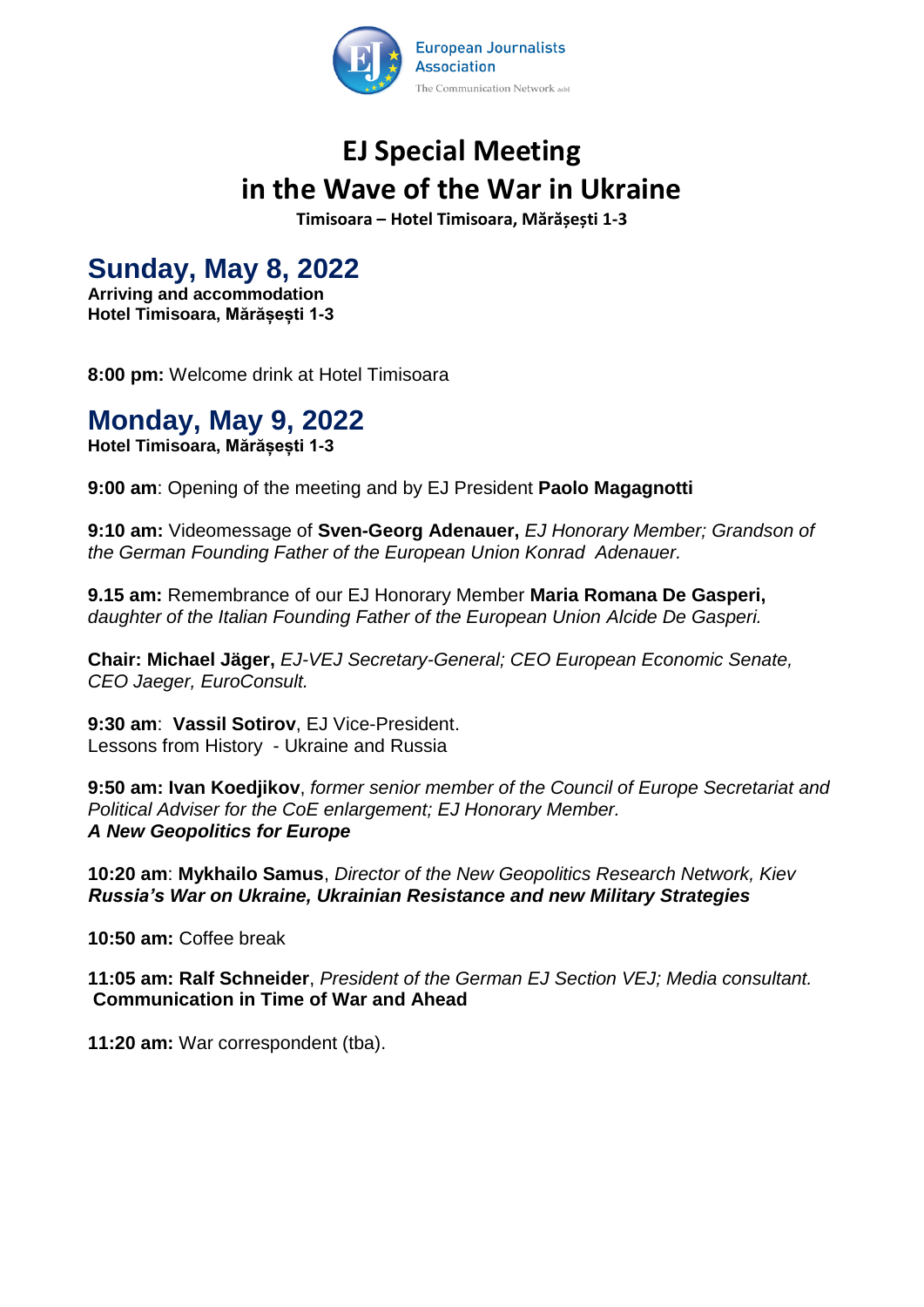### **11:35 am: Panel discussion on the Role of Media in a Changing Geopolitics**

#### **Chair: Felicia Ristea,** *EJ Vice-President; reporter for Radio Romania, Romania.*

**Stefana Ciortea-Neamțiu,** *EJ members; University Lector on Open Journalisms, West University Timisoara.*

**Tinatin Dvalishvili,** *Manager of the Center for the Formation of Young Journalists of the Caucasus Region; New Media Lecturer at the State University of Tbilisi, Georgia.*

**Deniz Savaș**, *Media4Democracy Project, Association of Turkish Journalists, Turkey.*

**Igor Fedyk,** *Head of the South-Eastern Europe Section of the New Geopolitics Research Network in Kiev, Ukraine.*

**Jacques Campé,** *EJ Executive Member; frm. International Secretary-General of FIJET,*

**Luisa Pace***, EJ frm. Secretary-General***;** *Editor-in-Chief of " Lumières Internationales", Paris, France*

**12:10 am:** General discussion

Chair: **Andras Radetzky**, *András Radetzky, Director of Hungarian Catholic Radio Network, Professor of Journalism at the Pázmány Péter Catholic University, Budapest.* 

**1:00 pm. pm**: Lunch at restaurant **Zaza** 

**2:30 pm:** Visit to the city of Timisoara

**6:30 pm:** Departure for the *Aramis* winery and dinner

**10:00:** Return to hotel

#### **Tuesday, May 10, 2022**

Universitatea de Vest din Timisoara Bd. Vasile Pârvan nr. 4

**9:30 am:** Presentation and discussion on **"Timisoara - European Capital of Culture"**

Speakers TBA

**11:00 am:** EJ General Assembly (EJ members only)

**12:30 pm**: Lunch at restaurant **Zaza**

**2:00 pm**: Cultural program

**7:00 pm**: Dinner at restaurant **Pescada**.

**9:00 pm:** Return to Hotel